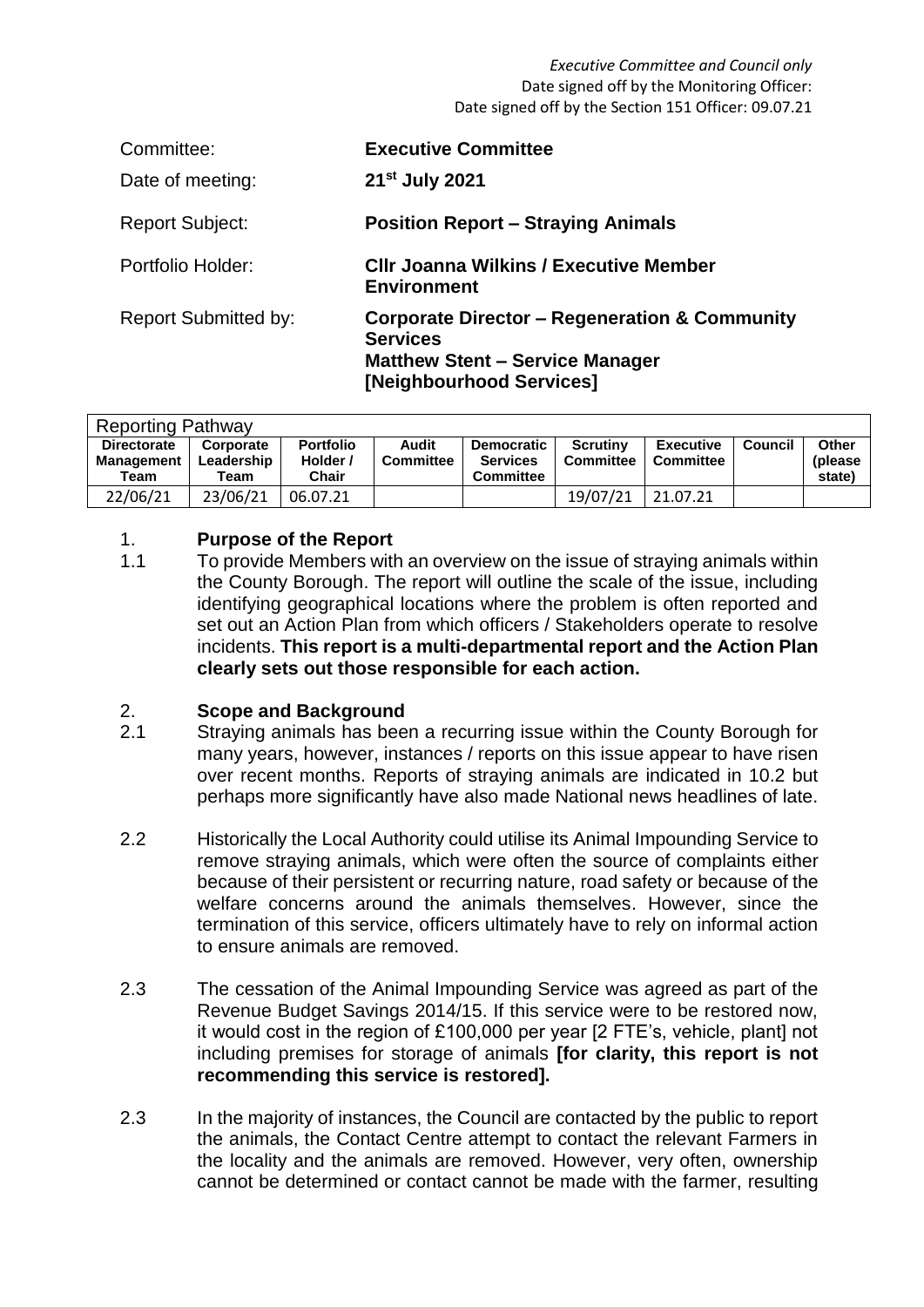in the animals being ushered off the Highway by the Police or Council operatives and as a result, they can often end up returning to a location or just moving the problem elsewhere.

- 2.4 An initial meeting was held on Wednesday 12<sup>th</sup> May with Officers and the Executive to discuss the issue and how best to resolve it. Subsequent meetings have been held, with many service areas of the Council represented, along with Gwent Police [Working Group]. Due to the wide and varying input required from all areas and stakeholders, it was agreed to formulate an Action Plan and present this to Community Service's Scrutiny Committee in July 2021.
- 2.5 The Working Group agreed that this issue cannot be resolved without working closely with Farmers, landowners, Commoners and other stakeholders, including the Police. Following some initial discussions with the Police and Farmers, it seems the primary cause of straying animals is as a result of broken / damaged fence lines.
- 2.6 Estates receive some reports/complaints but the majority of complaints are via the contact centre. Estates only action repairs to those fence lines that the Council are responsible for and/or notify our tenants if the issue is with land they currently occupy. We do not notify private land owners but we do provide Land Registry information to other departments of land owners if requested. However, following recent discussions, it is evident that as soon as repairs are carried out, they are damaged again soon thereafter.
- 2.7 The working Group have identified some offenders when it comes to who is damaging fence lines, dog walkers and off road bikers being the main offenders.
- 2.8 Gwent Police have held its first meeting with Stakeholders [including Blaenau Gwent] to discuss the issue around off road bikes and more recently have carried out a number of Gwent wide Operations to take enforcement action on the matter.
- 2.9 The Working Group looked at what processes other Local Authorities have to deal with this same issue [Appendix 2] and also agreed a set of actions [Action Plan – Appendix 1], both of which are attached to this report.

### 3. **Options for Recommendation**

- 3.1 Option 1- That Members approve the approach / Action Plan set out in this report.
- 3.2 Option 2- That Members make recommendations for changes to the approach / Action Plan set out in this report.

### 4. **Recommendation(s)/Endorsements by other Groups**

4.1 Corporate Leadership Team and Regeneration & Community Services Leadership Team have considered this report.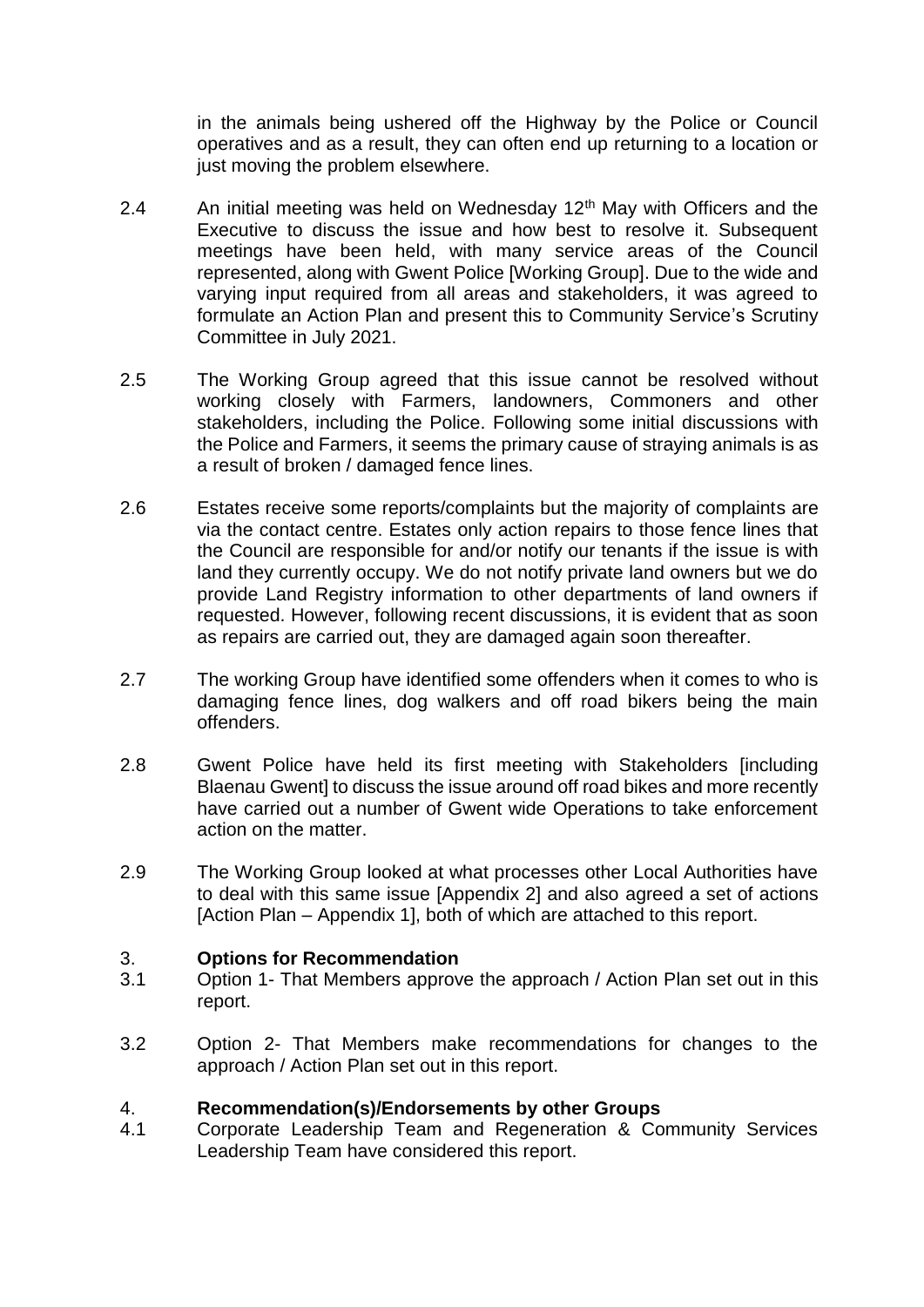4.2 This report will be considered by the Community Services Scrutiny Committee at its meeting on 19<sup>th</sup> July 2021 and any feedback will be provided verbally to the Executive Committee.

### 5 **Evidence of how does this topic supports the achievement of the Corporate Plan / Statutory Responsibilities / Blaenau Gwent Well-being Plan**

- 5.1 Well-being Plan, Objective 2 Blaenau Gwent wants safe and friendly communities. The prevention of straying animals ensures members of the public feel safe so that animals are not roaming on open spaces and near public Highways.
- 5.2 Corporate Plan Strong and Environmentally Smart Communities Priority objective It is felt that by dealing proactively with problematic / hotspot locations of damaged fence lines where recurrent offending behaviour often occurs will result in fewer incidents occurring.

# 6. **Implications Against Each Option**

# 6.1 **Impact on Budget (short and long term impact)**

6.2 No one service area holds a specific budget for dealing with this issue so any costs associated with any ongoing actions would come from the relevant service area Revenue budget. If the extra costs could not be managed within existing budgets, then this would be reported to CLT accordingly. Many of the actions involve additional staff resource, so there will likely be an impact of other service delivery in some service areas resulting in delays.

# 7. **Risk including Mitigating Actions**

7.1 Reputational risk- Straying animals does generate a number of complaints from Members and the public. It often results in damage to open spaces, concerns about the welfare of the animals themselves, street cleansing issues and public safety concerns around road safety. Failing to tackle the problem proactively could lead to significant reputational damage to the Authority.

# 8. **Legal**

- 8.1 There are a number of legal provisions available to deal with the issue of straying livestock which are outlined below. Discussion with the Legal Section has identified that this issue is not straightforward when it comes to the Authority's potential liability. If the Authority are taking steps to remove the stray animals and the fences are maintained, the Authority are acting with reasonable care. If fences etc are subsequently damaged/removed by others (bikers, walkers etc), and animals stray onto the highway this intervening act may break the causal chain and the Authority may not be liable.
- 8.2 Other legal provisions include:
	- Animals Act 1971- Under the Animal Act 1971, where livestock strays onto land in the ownership of another person (including the Local Authority), the landowner can detain the livestock whilst ownership of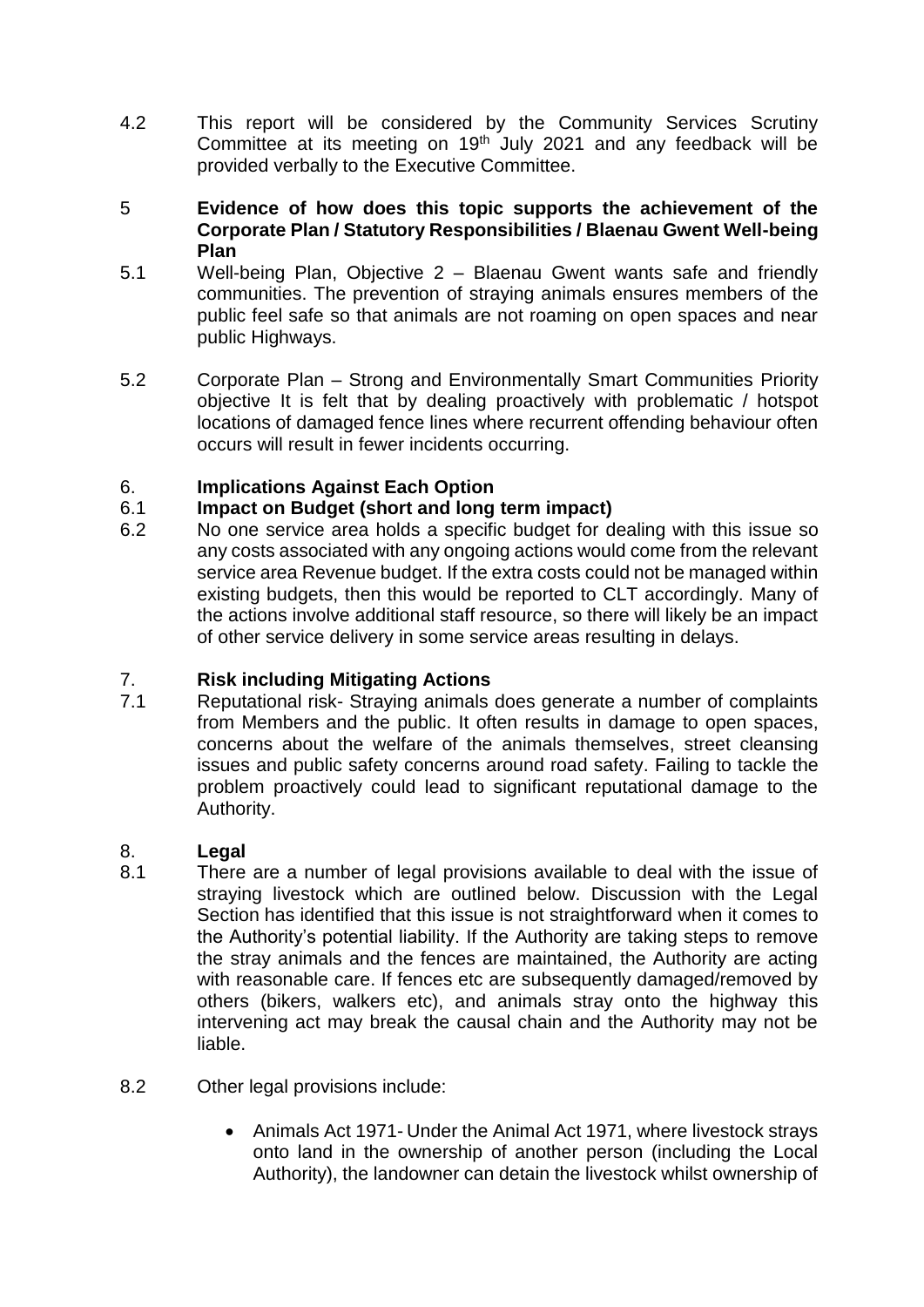the straying animals is being established and reclaim any reasonable costs in doing so. The land owner can claim the costs of any damage, and sell the animal at a market or public auction after 14 days, unless steps are being taken by the owner of the livestock to pay any money owed **[Whilst the Animals Act covers liabilities for animals where the owners are known, it doesn't cover those where the owners cannot be found. As such, should an unowned sheep stray onto a highway and cause damage or injury, this would fall under the common law of negligence.]**

- Town Police Clauses Act 1847- If any cattle (including horses, asses, mules, sheep, goats, and swine) are straying in any street within the limits of the Act then a constable or officer of police, or any person residing within the limits of the Act, may seize and impound the cattle until the reasonable expenses incurred in impounding the cattle are paid.
- Highways Act 1980- Section 155 of the Highways Act 1980 states if any horses, cattle, sheep, goats or swine are at any time found straying or lying on or at the side of a highway their keeper is guilty of an offence; but this subsection does not apply in relation to a part of a highway passing over any common, waste or unenclosed ground.

# 9. **Human Resources**

9.1 Dealing with complaints, visiting sites, attending call outs, repairing fence lines identifying owners and posting notices is time consuming.

### 10. **Supporting Evidence**

# 10.1 **Performance Information and Data**

10.2 Service Requests

From 1<sup>st</sup> Feb to 7<sup>th</sup> May 2021 there were a total of 2189 calls:

- o 78% Ebbw Vale [e.g. Bypass road near Tesco is common place]
- o 12% Tredegar
- o 10% Blaina / Abertillery [e.g. Roseheyworth Ind Est]

### 11 **Expected outcome for the public**

11.1 Improved proactive response to service requests in relation Straying animal incidents.

#### 12 **Involvement (consultation, engagement, participation)**

12.1 Relevant internal colleagues in Estates, Community Safety, Regeneration, Planning, Public Health, Technical Services, C2BG, legal, as well as Gwent Police have been consulted on the content of this report.

### 13 **Thinking for the Long term (forward planning)**

13.1 The process outlined in this report is necessary to ensure long-term improvements in response to the issue of straying animals and to create safer public open spaces / Highways.